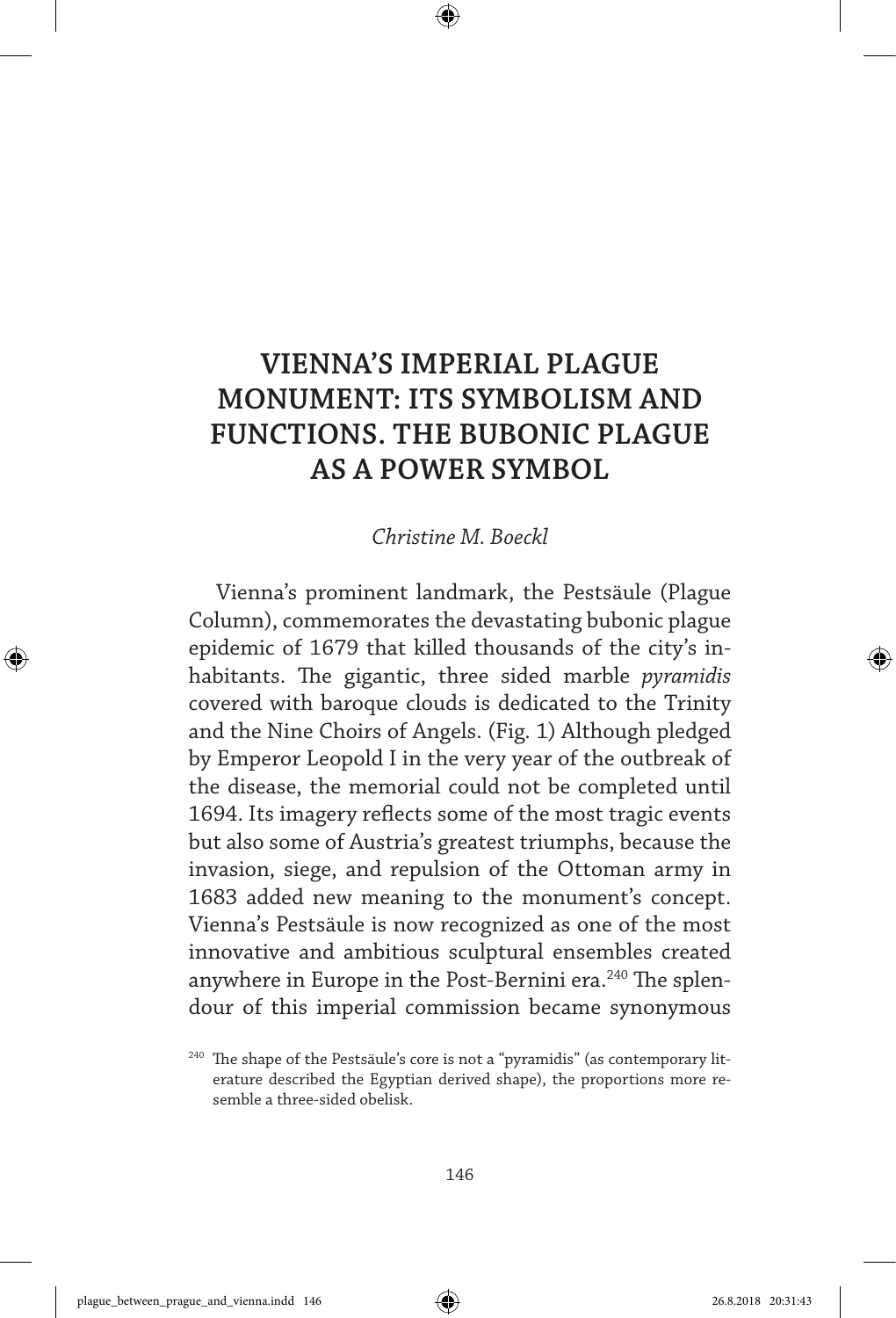VIENNA'S IMPERIAL PLAGUE MONUMENT: ITS SYMBOLISM AND FUNCTIONS. THE BUBONIC PLAGUE AS A POWER SYMBOL



*Figure 1: Vienna, Dreifaltigkeits- or Pestsäule (Trinity or Plague Column), engraving by Johann Ulrich Krauss, 1692.*